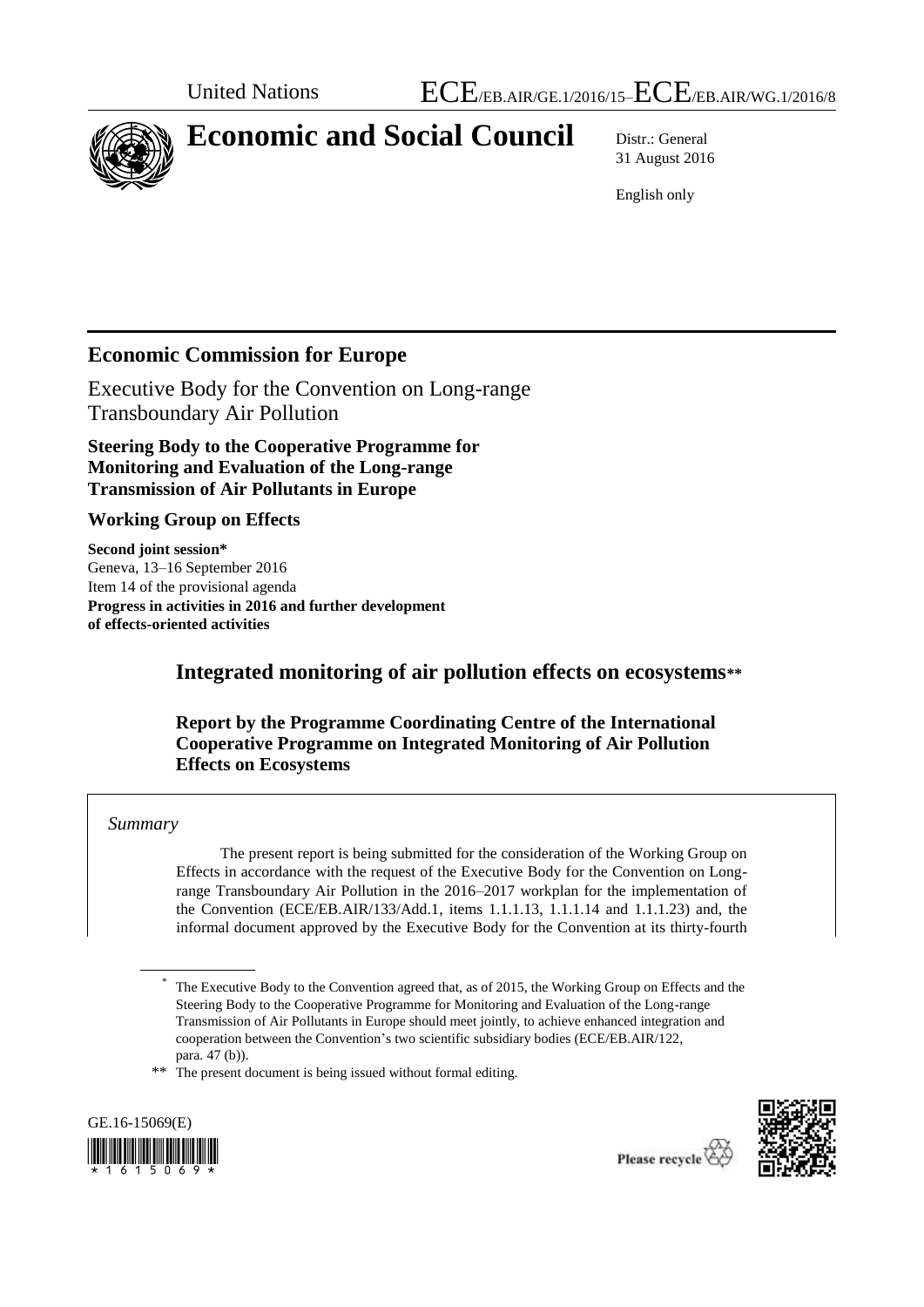session, "Basic and multi-year activities in the 2016–2017 period" (items 1.1.1–1.1.3, 1.1.6, 1.1.7 and 1.8.1–1.8.3).

The report of the International Cooperative Programme on Integrated Monitoring of Air Pollution Effects on Ecosystems presents the results of the activities undertaken since its 2015 report and details, in particular, work on dynamic modelling of the impacts of nitrogen deposition on changes in ground vegetation, and long-term trends in the retention and release of sulphur and nitrogen compounds in the catchments. The report also presents summary of the discussions at and results from the twenty-third Task Force meeting and a scientific workshop (Minsk, Belarus, 6–8 May, 2015) and the twenty-fourth Task Force meeting and a scientific workshop (Asker, Norway, 24–26 May, 2016). The meeting in Asker was a joint Task Force meeting with the International Cooperative Programme on Assessment and Monitoring of the Effects of Air Pollution on Rivers and Lakes (ICP Waters).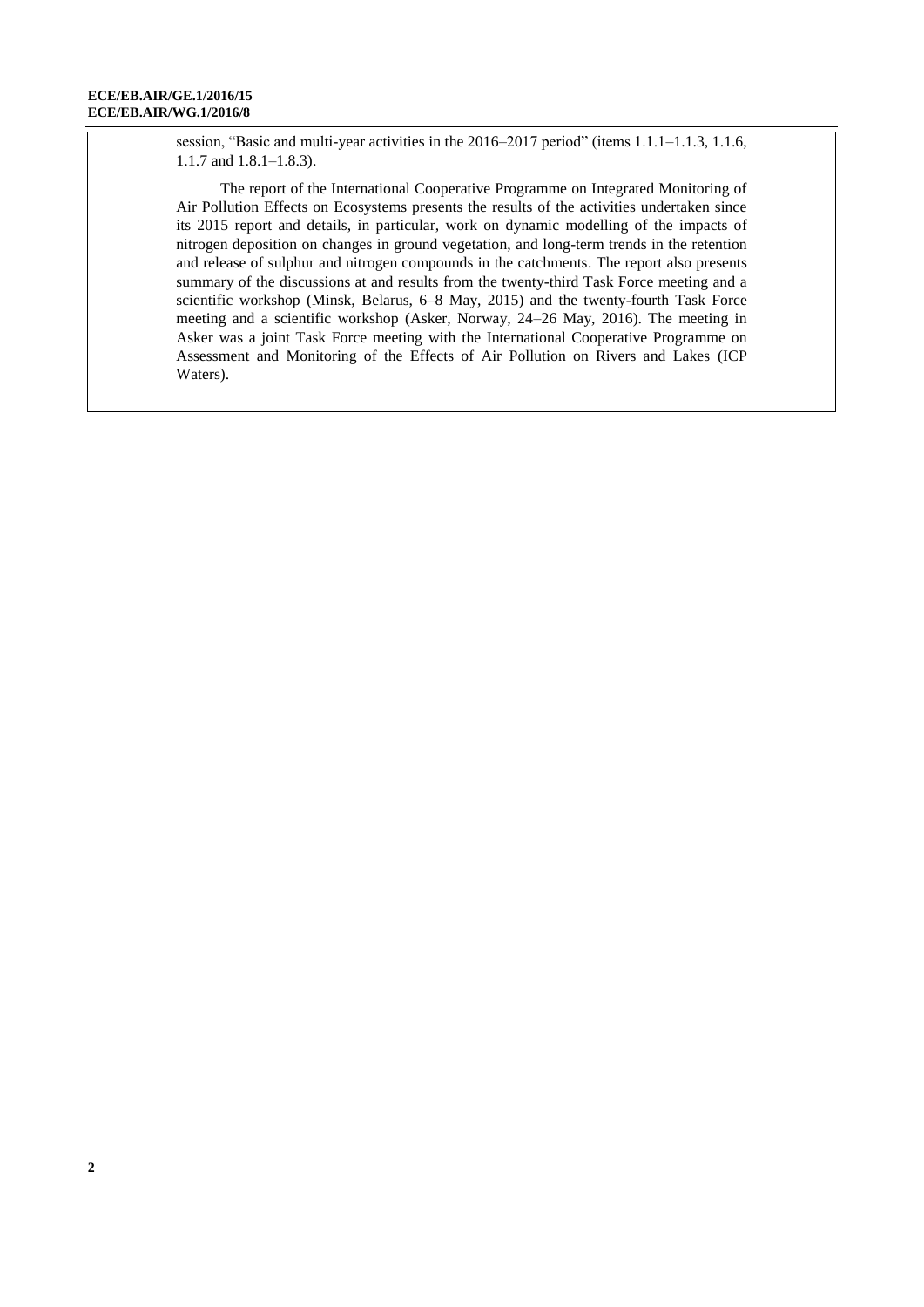# **I. Introduction**

1. The present report of the International Cooperative Programme on Integrated Monitoring of Air Pollution Effects on Ecosystems (ICP Integrated Monitoring) is being submitted for the consideration of the Working Group on Effects in accordance with the request of the Executive Body for the Convention on Long-range Transboundary Air Pollution in the 2016–2017 workplan for the implementation of the Convention (ECE/EB.AIR/133/Add.1, items 1.1.1.13, 1.1.1.14 and 1.1.1.23) and, the informal document approved by the Executive Body for the Convention at its thirty-fourth session, "Basic and multi-year activities in the  $2016-2017$  period" (items  $1.1.1-1.1.3$ ,  $1.1.6$ ,  $1.1.7$ and 1.8.1–1.8.3). The report presents the results of the activities undertaken between May 2015 and May 2016 and details, in particular, work on dynamic modelling of the impacts of nitrogen deposition on changes in ground vegetation, and long-term trends in the retention and release of sulphur and nitrogen compounds in the catchments.

2. The programme Task Force is led by Sweden, while the Programme Centre is hosted by the Finnish Environment Institute in Helsinki. The Programme involves some 150 scientists in 16 countries.

3. During the reporting period, ICP Integrated Monitoring held two meetings, the twenty-third Task Force meeting and a scientific workshop (Minsk, Belarus, 6–8 May, 2015) and twenty-fourth Task Force meeting and a scientific workshop (Asker, Norway, 24–26 May, 2016). The meeting in Asker was a joint Task Force meeting with the International Cooperative Programme on Assessment and Monitoring of the Effects of Air Pollution on Rivers and Lakes (ICP Waters).

4. Key topics discussed at the most recent Task Force meeting included the status of the ICP Integrated Monitoring database, reports to be prepared according to the Convention's 2016–2017 workplan, cooperation with other bodies and activities, and the future workplan of ICP Integrated Monitoring. The scientific workshop focused on current work on the key scientific topics of the two Programmes (see section IV below regarding ICP Integrated Monitoring topics). The minutes of the meetings are available on the ICP Integrated Monitoring website.<sup>1</sup>

# **II. Outcomes and deliverables in the reporting period**

5. In 2015–2016, ICP Integrated Monitoring produced or contributed to the following reports:

(a) The 2015 joint progress report on policy-relevant scientific findings (ECE/EB.AIR/GE.1/2015/3–ECE/EB.AIR/WG.1/2015/3);

(b) Integrated monitoring of air pollution effects on ecosystems (the 2015 report by the Programme Coordinating Centre of the International Cooperative Programme on Integrated Monitoring of Air Pollution Effects on Ecosystems to the Working Group on Effects) (ECE/EB.AIR/GE.1/2015/16–ECE/EB.AIR/WG.1/2015/9);

(c) 24th Annual Report 2015 of ICP Integrated Monitoring; 2

 $1$  See www.syke.fi/nature/icpim.

<sup>2</sup> Sirpa Kleemola and Martin Forsius, eds., *24th Annual Report 2015, Convention on Long-range Transboundary Air Pollution. International Cooperative Programme on Integrated Monitoring of Air Pollution Effects on Ecosystems*, Reports of the Finnish Environment Institute, No. 31 (Helsinki,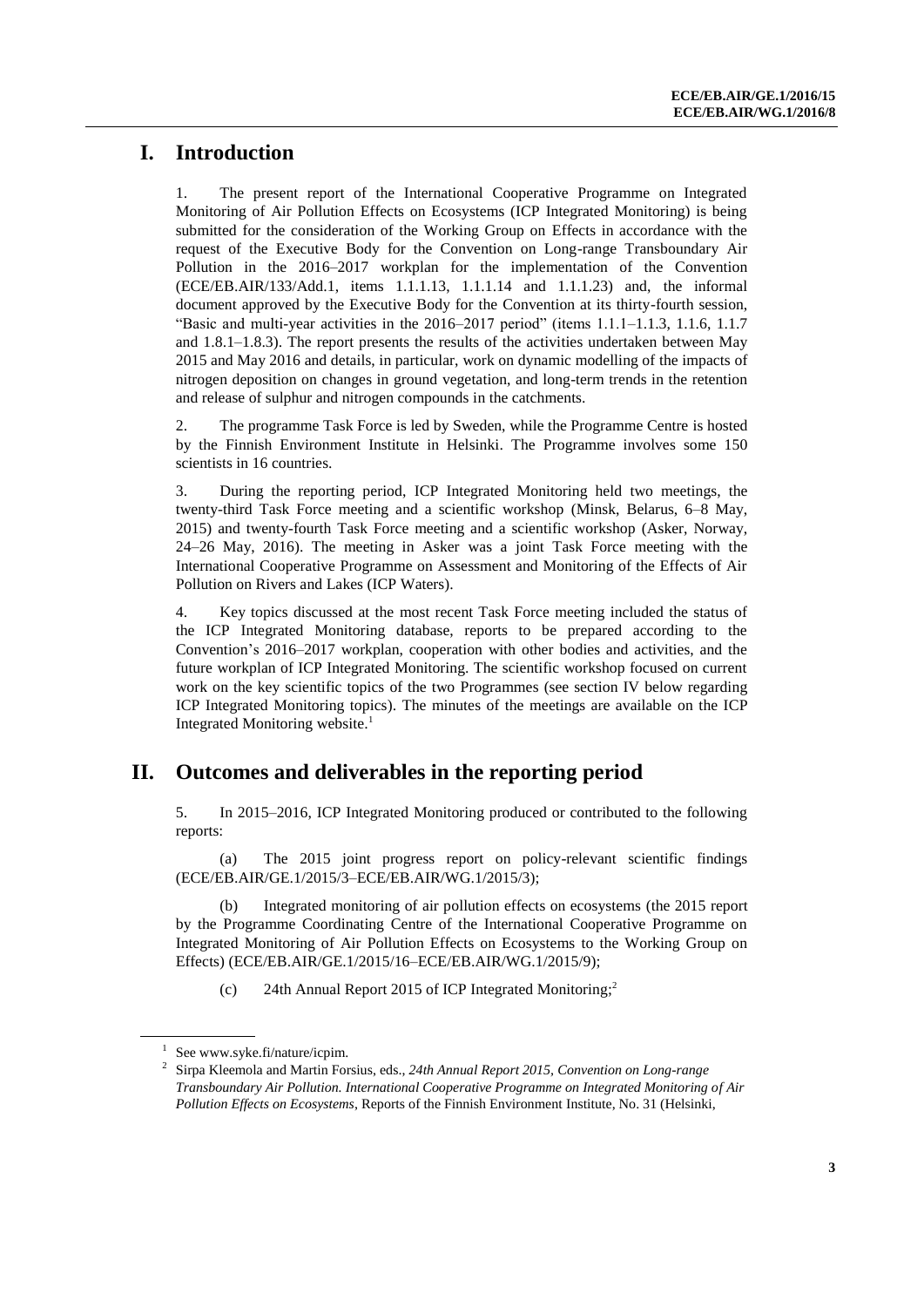(d) A progress report on dynamic vegetation modelling at ICP Integrated Monitoring sites;<sup>3</sup>

(e) A scientific paper on sulphur and nitrogen mass balances at ICP Integrated Monitoring sites in Europe in 1990–2012 (submitted manuscript); 4

(f) A progress report on report on heavy metal trends at ICP Integrated Monitoring sites;<sup>5</sup>

(g) A progress report on trend assessment for bulk deposition, throughfall and runoff water chemistry and climatic variables at ICP Integrated Monitoring sites. <sup>6</sup>

6. The main results of the carried out activities is the ICP Integrated Monitoring contribution to the Trends in Ecosystem and health responses to long-range transported atmospheric pollutants. <sup>7</sup> The report was presented at the thirty-fourth session of the Executive Body in December 2015.

### **III. Expected outcomes and deliverables over the next period and in the longer term**

7. In the second half of 2016 and in 2017, ICP Integrated Monitoring is going to contribute to or produce the following deliverables indicated in the 2016–2017 workplan:

(a) The 2016 joint progress report on policy-relevant scientific findings to the second joint session of Steering Body to the Cooperative Programme for Monitoring and Evaluation of the Long-range Transmission of Air Pollutants in Europe (EMEP) and the Working Group on Effects (ECE/EB.AIR/GE.1/2016/3–ECE/EB.AIR/WG.1/2016/3);

(b) The twenty-fifth annual ICP Integrated Monitoring report (covering activities in 2015–16);

(c) A report on mercury in the aquatic environment — a joint report together with ICP Waters (2016–2017 workplan item 1.1.1.8, in 2017);

A report on connections between calculated critical loads exceedances and observed impacts of nitrogen (workplan item 1.1.1.14, in 2017);

(e) The twenty-sixth annual ICP Integrated Monitoring report (covering activities in 2016–17).

<sup>2015).</sup> Available from [http://hdl.handle.net/10138/156295.](http://hdl.handle.net/10138/156295)

<sup>3</sup> Maria Holmberg and Thomas Dirnböck, "Progress report on dynamic vegetation modelling at ICP IM sites" in Sirpa Kleemola and Martin Forsius, eds., 24th Annual Report 2015, chapter 2 of pp. 23–27.

<sup>4</sup> Jussi Vuorenmaa and others, "Long-term sulphate and inorganic nitrogen mass balance budgets in European ICP Integrated Monitoring catchments (1990–2012)", manuscript, in review (*Ecological Indicators*).

<sup>&</sup>lt;sup>5</sup> Staffan Åkerblom and Lars Lundin "Progress report on heavy metal trends at ICP IM sites" in Sirpa Kleemola and Martin Forsius, eds., 24th Annual Report 2015, pp. 32–36.

<sup>&</sup>lt;sup>6</sup> Jussi Vuorenmaa, Sirpa Kleemola and Martin Forsius, "Progress report on trend assessment for bulk deposition, throughfall and runoff water chemistry and climatic variables at ICP IM sites in 1990– 2013" in Sirpa Kleemola and Martin Forsius, eds., 24th Annual Report 2015, pp.28–31.

<sup>&</sup>lt;sup>7</sup> Se[e http://www.unece.org/index.php?id=42868.](http://www.unece.org/index.php?id=42868)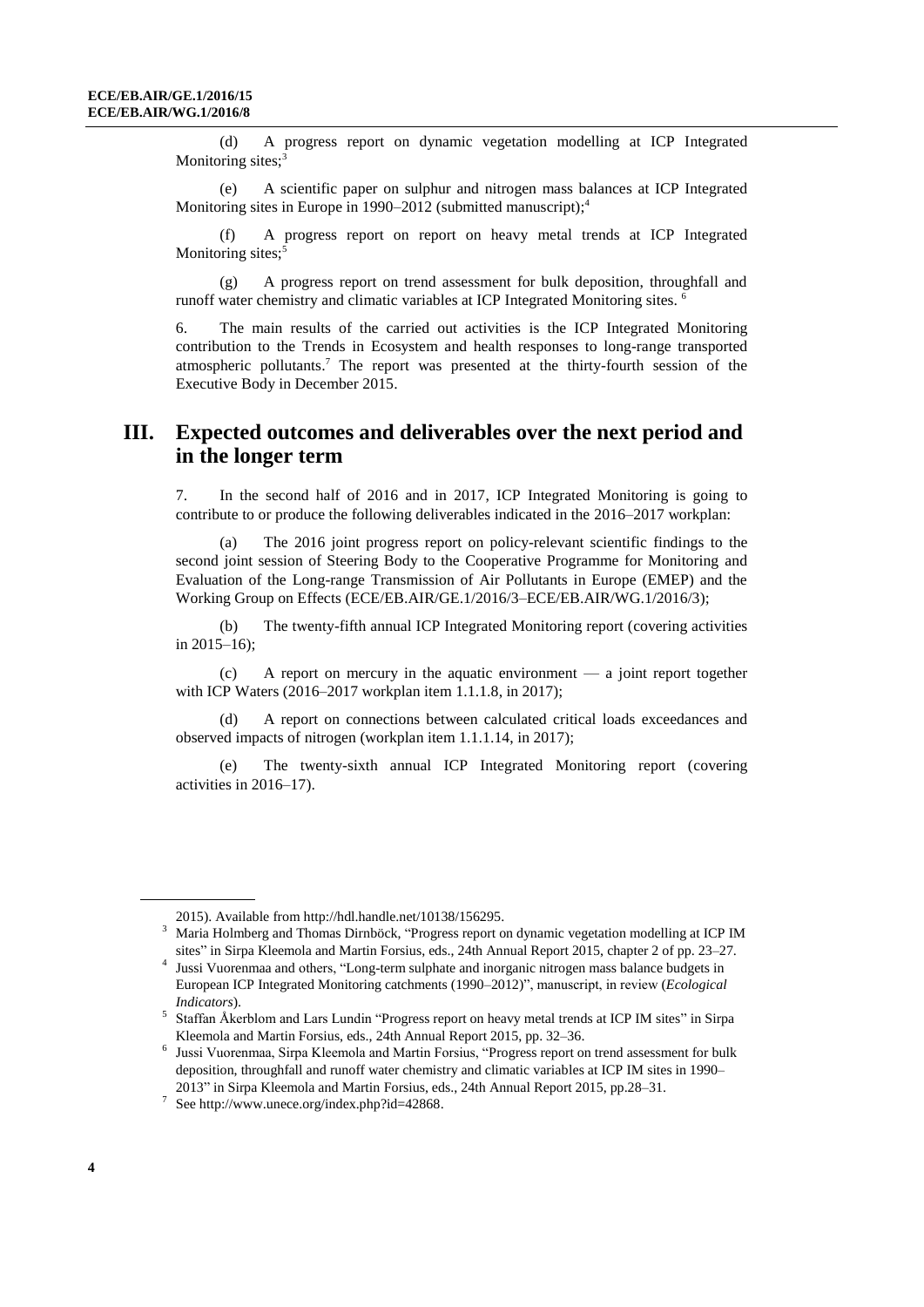# **IV. Cooperation with other groups, task forces or subsidiary bodies, notably with regard to synergies and possible joint approaches or activities**

8. ICP Integrated Monitoring has established useful collaboration with the following bodies under the Working Group on Effects: the International Cooperative Programme on Modelling and Mapping of Critical Levels and Loads and Air Pollution Effects, Risks and Trends (on critical load calculations); the Joint Expert Group on Dynamic Modelling (on changes in biodiversity); the ICP Waters; and the International Cooperative Programme on Assessment and Monitoring of Air Pollution Effects on Forests (on long-term trends calculations on effects indicators). ICP Integrated Monitoring also uses emission scenario data of EMEP.

### **V. Strengthening the involvement of countries of Eastern and South-Eastern Europe, the Caucasus and Central Asia in the work under the Convention**

9. The twenty-third ICP Integrated Monitoring Task Force meeting and scientific workshop was held in Minsk, Belarus, 6–8 May, 2015.

### **VI. Scientific and technical cooperation activities with relevant international bodies**

10. In terms of cooperation with international bodies, ICP Integrated Monitoring collaborates closely with the European Long-Term Ecosystem Research (LTER) network<sup>8</sup> and many of the sites are common to both bodies. A research infrastructure project (eLTER) received funding from the European Union Framework Programme for Research and Innovation (Horizon 2020) that started in June 2015.

### **VII. Highlights of the scientific findings: policy-relevant issues**

11. The following findings of ICP Integrated Monitoring are of particular scientific relevance:

(a) Chronic nitrogen (N) deposition poses a threat to biodiversity as a result of an eutrophication of sensitive ecosystems. Excess N may favour a few plant species causing competitive exclusion and, in the long run, loss of less competitive species. Natural ecosystems are facing the simultaneous pressure of climate warming. The monitoring activities at the sites of the ICP Integrated Monitoring and ICP Forest programmes produce high quality data that is valuable for identifying ecosystem responses. The monitoring data from selected ICP Integrated Monitoring and ICP Forest sites are used in a dynamic modelling study to evaluate vegetation responses to future nitrogen deposition. The very simple dynamic (VSD+) model has so far been applied to simulate soil chemistry at ten sites in four countries (Austria, Finland, Italy and Poland). The next steps include application and calibration at further sites and, after the soil chemistry simulations are satisfactory at all sites, the vegetation responses will be estimated with PROPS the dynamic

<sup>8</sup> Se[e www.lter-europe.net.](http://www.lter-europe.net/)